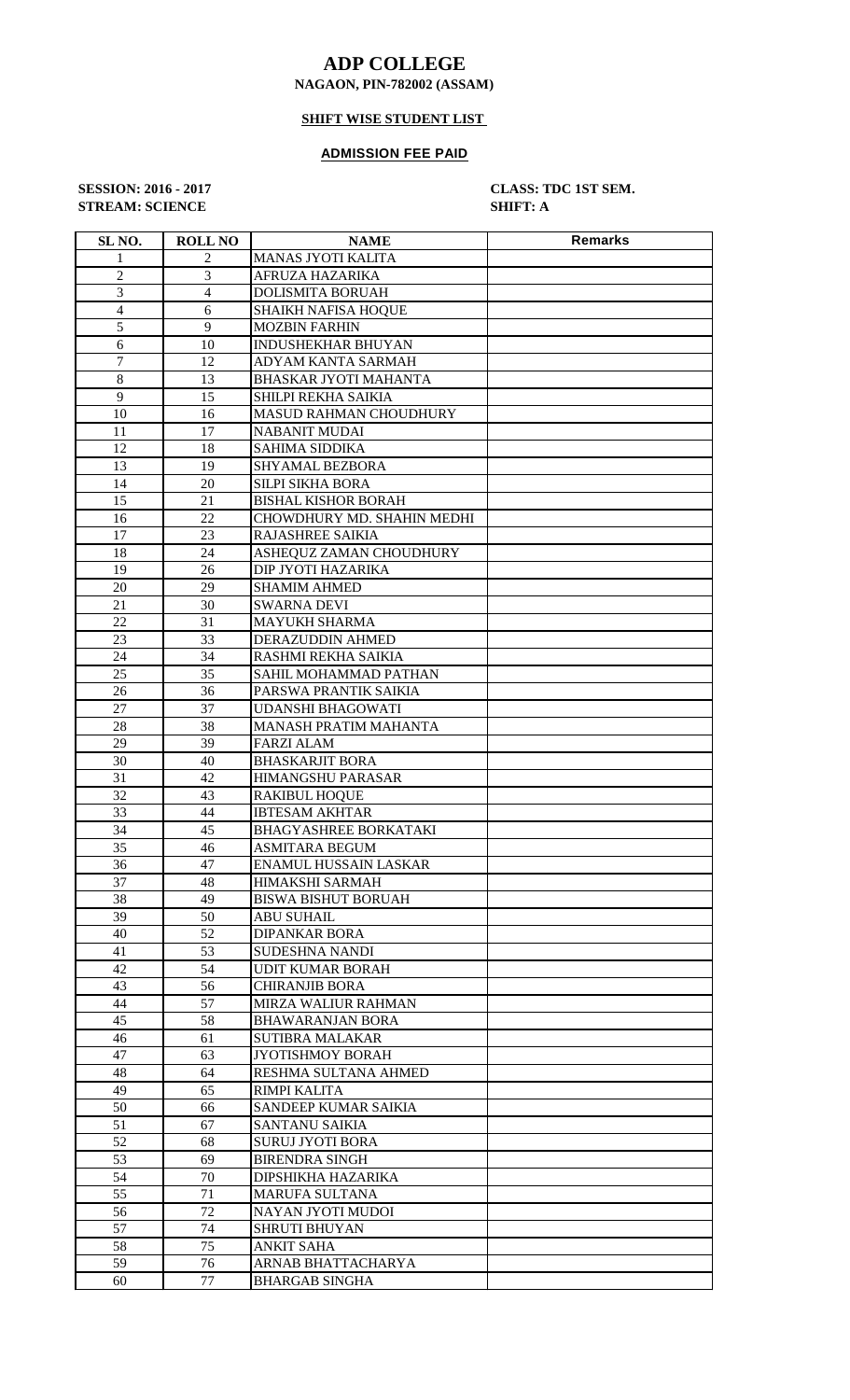| 61  | 80  | <b>JITUL DEKA</b>            |  |
|-----|-----|------------------------------|--|
| 62  | 81  | KALPA JYOTI BHUYAN           |  |
| 63  | 83  | NAZNIN SULTANA TALUKDAR      |  |
| 64  | 87  | <b>HIMASHREE SARMAH</b>      |  |
| 65  | 88  | <b>IRSHAD AHMED</b>          |  |
| 66  | 89  | <b>JABINA WAHID</b>          |  |
|     |     |                              |  |
| 67  | 90  | <b>MADHURIMA DAS</b>         |  |
| 68  | 91  | RITUPARNA DEVI               |  |
| 69  | 92  | <b>SUYEB AKTAR</b>           |  |
| 70  | 93  | <b>ANKIT SINGH</b>           |  |
| 71  | 95  | <b>BANDANA KALITA</b>        |  |
| 72  | 97  | <b>HIRAK JYOTI NATH</b>      |  |
| 73  | 99  | <b>LONEE SAIKIA</b>          |  |
| 74  | 100 | OBHIGYO GRANTHAM SAIKIA      |  |
| 75  | 102 | SADRISHNA BORAH              |  |
| 76  | 104 | JYOTISHMITA BORKOTOKI        |  |
| 77  | 105 | <b>SAMIRAN SAIKIA</b>        |  |
|     |     |                              |  |
| 78  | 106 | <b>BAISHALI KUNDU</b>        |  |
| 79  | 107 | <b>ARMIN SULTANA</b>         |  |
| 80  | 108 | <b>JINKUMONI SAIKIA</b>      |  |
| 81  | 110 | <b>LUNA LISA BORAH</b>       |  |
| 82  | 111 | <b>ANUSHMITA BORA</b>        |  |
| 83  | 112 | MUFASSIRUL ISLAM             |  |
| 84  | 113 | <b>MANAMIKA DEKA</b>         |  |
| 85  | 114 | <b>MUKTAJITA KALITA</b>      |  |
| 86  | 115 | <b>NEHA GOSWAMI</b>          |  |
| 87  | 116 | <b>RUPAM SAHA</b>            |  |
| 88  | 117 | <b>ROSMINA AHMED</b>         |  |
|     |     |                              |  |
| 89  | 120 | <b>BHASKAR JYOTI BORAH</b>   |  |
| 90  | 121 | <b>MASROOR RAFIQUE AHMED</b> |  |
| 91  | 123 | NEELAKSHI HAZARIKA           |  |
| 92  | 124 | <b>UPASANA DAS</b>           |  |
| 93  | 125 | <b>EZAJUL AHMED</b>          |  |
| 94  | 126 | NICHOLAS BASUMATARY          |  |
| 95  | 127 | <b>SUPRIYA DEVI</b>          |  |
| 96  | 128 | SWAGATA HAZARIKA             |  |
| 97  | 129 | <b>ALIF JAHAN</b>            |  |
| 98  | 131 | <b>GARGI BORAH</b>           |  |
| 99  | 133 | MD. SAFIN AHMED              |  |
|     |     |                              |  |
| 100 | 135 | ABHINAV SAIKIA               |  |
| 101 | 136 | AMLAN JYOTI NATH             |  |
| 102 | 137 | <b>GITARTHA PRATIM KUSRE</b> |  |
| 103 | 138 | <b>HRIDAY DAS</b>            |  |
| 104 | 139 | NAYANTRISHNA GAYAN           |  |
| 105 | 140 | <b>BONASHREE DEVI</b>        |  |
| 106 | 142 | PALLAB JYOTI DAS             |  |
| 107 | 143 | <b>SHAHNAJ PARBIN</b>        |  |
| 108 | 144 | <b>WASHIM AKRAM</b>          |  |
| 109 | 146 | <b>BANDAN MAYUR NATH</b>     |  |
|     | 149 | ANKITA HAZARIKA              |  |
| 110 |     |                              |  |
| 111 | 151 | <b>BHRIGANKA KUMAR NATH</b>  |  |
| 112 | 153 | <b>SASANKA BORA</b>          |  |
| 113 | 154 | PARISMITA DEVI               |  |
| 114 | 155 | POOJA LASKAR                 |  |
| 115 | 156 | TRISHNA BARMAN               |  |
| 116 | 157 | SINGHALL CHOUDHURY           |  |
| 117 | 158 | DIGANTA HAZARIKA             |  |
| 118 | 159 | <b>ADHIRAJ BORAH</b>         |  |
| 119 | 160 | <b>INDRANI BORAH</b>         |  |
| 120 | 161 | KABYASHREE SAIKIA            |  |
| 121 | 162 | PRIYANGSHU PRAGYAN BORAH     |  |
|     |     |                              |  |
| 122 | 165 | RAJASHREE HAZARIKA           |  |
| 123 | 166 | <b>SHIBBIR SALAR</b>         |  |
| 124 | 169 | <b>DIMPI DEVI</b>            |  |
| 125 | 171 | KANDARPA BAIDYA              |  |
| 126 | 172 | <b>MUSBITA AHMED</b>         |  |
| 127 | 173 | NITISH KUMAR GAYAN           |  |
| 128 | 174 | <b>RUPAM SARMA</b>           |  |
| 129 | 175 | <b>SUCHANDA SHARMA</b>       |  |
| 130 | 178 | N SUSHMITA DEVI              |  |
| 131 | 179 | <b>JYOTISHMAN BORA</b>       |  |
|     |     |                              |  |
| 132 | 181 | PALLAB PAWAN BHUYAN          |  |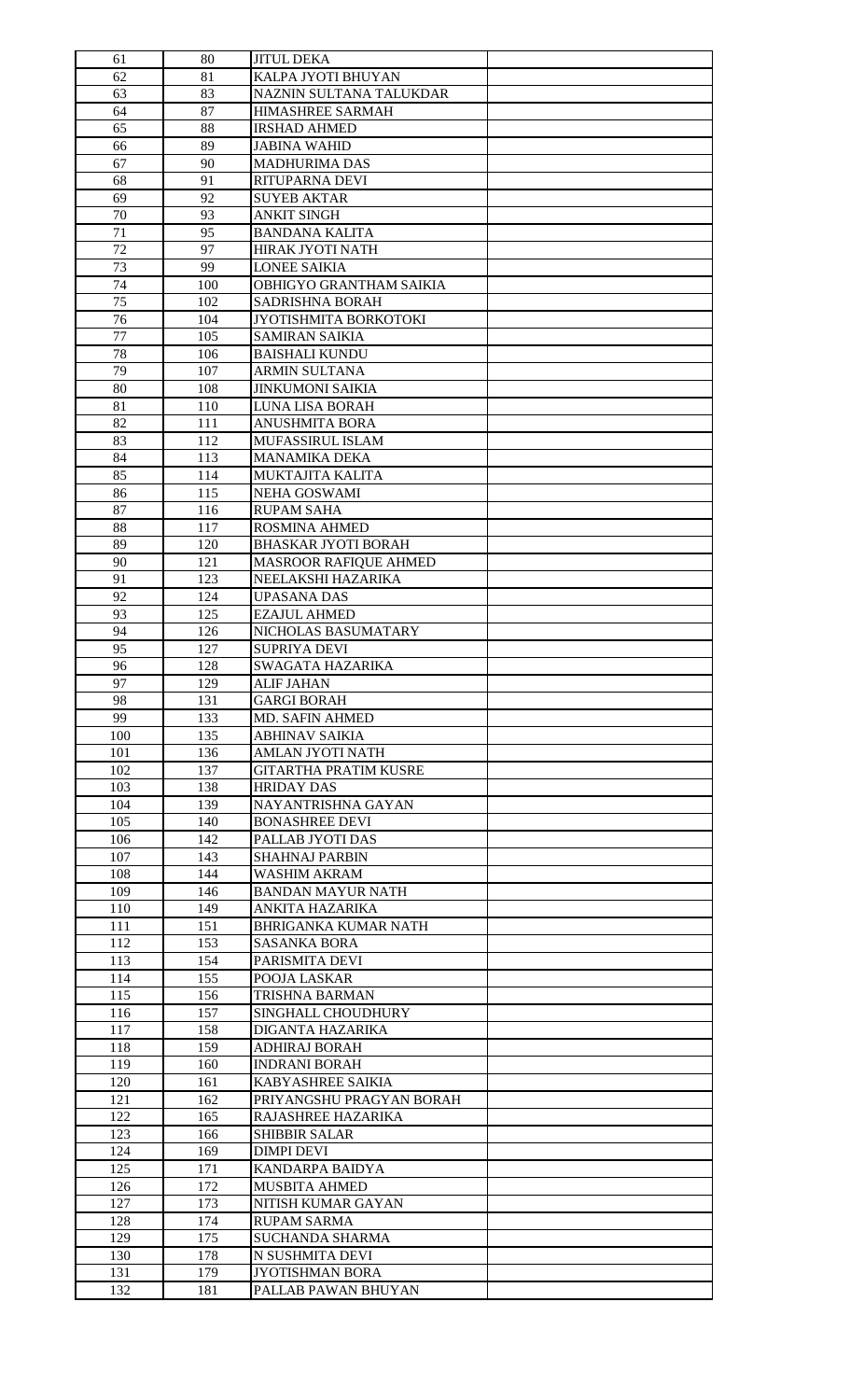| 133 | 182 | <b>SAMIM FARHANA</b>          |  |
|-----|-----|-------------------------------|--|
| 134 | 184 | <b>MINAKSHI BORAH</b>         |  |
| 135 | 185 | <b>RIMLEE RAJKHOWA</b>        |  |
| 136 | 186 | GYANJYOTI BORKAKATI           |  |
| 137 | 187 | <b>BHAGYASRI BORA</b>         |  |
| 138 | 189 | <b>GAUTAM KONWAR</b>          |  |
|     |     |                               |  |
| 139 | 191 | <b>HIMAKSHI BORA</b>          |  |
| 140 | 193 | CHOW KE MONG PHUKON           |  |
| 141 | 194 | <b>ANKITA SAHA</b>            |  |
| 142 | 195 | LAKSHYA JYOTI BORA            |  |
| 143 | 196 | POOJA RAJKHOWA                |  |
| 144 | 198 | <b>MUKUNDA DEB NATH</b>       |  |
| 145 | 199 | <b>BIKEL CHANDRA DAS</b>      |  |
| 146 | 202 | <b>SIBASHREE BISWAS</b>       |  |
| 147 | 204 | KANGKAN JYOTI HAZARIKA        |  |
| 148 | 206 | PARISMITA DAS                 |  |
| 149 | 210 | PULAK PRATIM BARUAH           |  |
| 150 | 212 | <b>BHARAT ENGTI</b>           |  |
|     |     |                               |  |
| 151 | 213 | <b>WELLSON KRO</b>            |  |
| 152 | 214 | LONG KUMAR ENGLENG            |  |
| 153 | 216 | DEEP JYOTI TIMUNG             |  |
| 154 | 219 | PIRBIKA ENGTIPI               |  |
| 155 | 222 | <b>HUMAR KRO</b>              |  |
| 156 | 224 | <b>JUBI PATAR</b>             |  |
| 157 | 226 | <b>SUNALI BORO</b>            |  |
| 158 | 227 | DEEPSIKHA DEWRI               |  |
| 159 | 229 | <b>KRISHNA RABHA</b>          |  |
| 160 | 230 | <b>SWEETY BASUMATARY</b>      |  |
| 161 | 231 | RUPAM JYOTI PATAR             |  |
|     |     |                               |  |
| 162 | 233 | <b>MANAB JYOTI PATAR</b>      |  |
| 163 | 235 | PAPPU KHAKHLARY               |  |
| 164 | 236 | <b>RUPAM BAGLARY</b>          |  |
| 165 | 237 | SUKRASURJYA MAHILARY          |  |
| 166 | 238 | RASHMI REKHA HAINARY          |  |
| 167 | 240 | <b>GIRIN BRAHMA KHAKHLARI</b> |  |
| 168 | 241 | PRITOM DEURI                  |  |
| 169 | 242 | <b>JYOTI BANGTHAI</b>         |  |
| 170 | 246 | <b>BIKASH JYOTI DEWRI</b>     |  |
| 171 | 247 | <b>SANJIB SWARGIARY</b>       |  |
| 172 | 249 | <b>BAIBHABI BORAH</b>         |  |
| 173 | 250 |                               |  |
|     |     | DEEKSHA SHANDILYA             |  |
| 174 | 251 | PARICHEETA GOGOI              |  |
| 175 | 252 | <b>BEDABRAT HAZARIKA</b>      |  |
| 176 | 253 | ANKUR JYOTI NATH              |  |
| 177 | 254 | <b>TOUFIQUE HUSSAIN</b>       |  |
| 178 | 255 | <b>JAHNABI KASHYAP</b>        |  |
| 179 | 256 | KONGKONA GAYAN                |  |
| 180 | 257 | <b>TRIDIP SAIKIA</b>          |  |
| 181 | 262 | HIRAK JYOTI BHUYAN            |  |
| 182 | 265 | <b>UDDIPAN SARMA</b>          |  |
| 183 | 266 | <b>AFSANA MOMTAJ</b>          |  |
| 184 | 267 | <b>BHARGAB BACHA</b>          |  |
|     |     |                               |  |
| 185 | 272 | <b>JUN JYOTI DEKA</b>         |  |
| 186 | 273 | <b>MRIDUL HUSSAIN</b>         |  |
| 187 | 274 | <b>INDRANI BORAH</b>          |  |
| 188 | 277 | <b>SAMIM SULTANA AHMED</b>    |  |
| 189 | 279 | <b>NEINA SANDILYA</b>         |  |
| 190 | 281 | PARIKSHIT GOGOI               |  |
| 191 | 283 | SADANANDA SAIKIA              |  |
| 192 | 284 | RUBIA FAHMIDA SHAHNIN         |  |
| 193 | 285 | <b>SHORIFUL ISLAM</b>         |  |
| 194 | 286 | AKASH DEVNATH                 |  |
| 195 | 287 | <b>IKBAL AHMED</b>            |  |
|     | 288 |                               |  |
| 196 |     | DHARITRI RAJA                 |  |
| 197 | 289 | <b>HEMANGA BORA</b>           |  |
| 198 | 291 | PALLAB JYOTI NATH             |  |
| 199 | 292 | TAPAN JYOTI DEV NATH          |  |
| 200 | 294 | <b>PALLAB BORA</b>            |  |
| 201 | 297 | <b>RIKI DAS</b>               |  |
| 202 | 298 | <b>RUPSON TERANG</b>          |  |
| 203 | 299 | <b>DIPU BORO</b>              |  |
| 204 | 300 | <b>BISHAL BORAH</b>           |  |
|     |     |                               |  |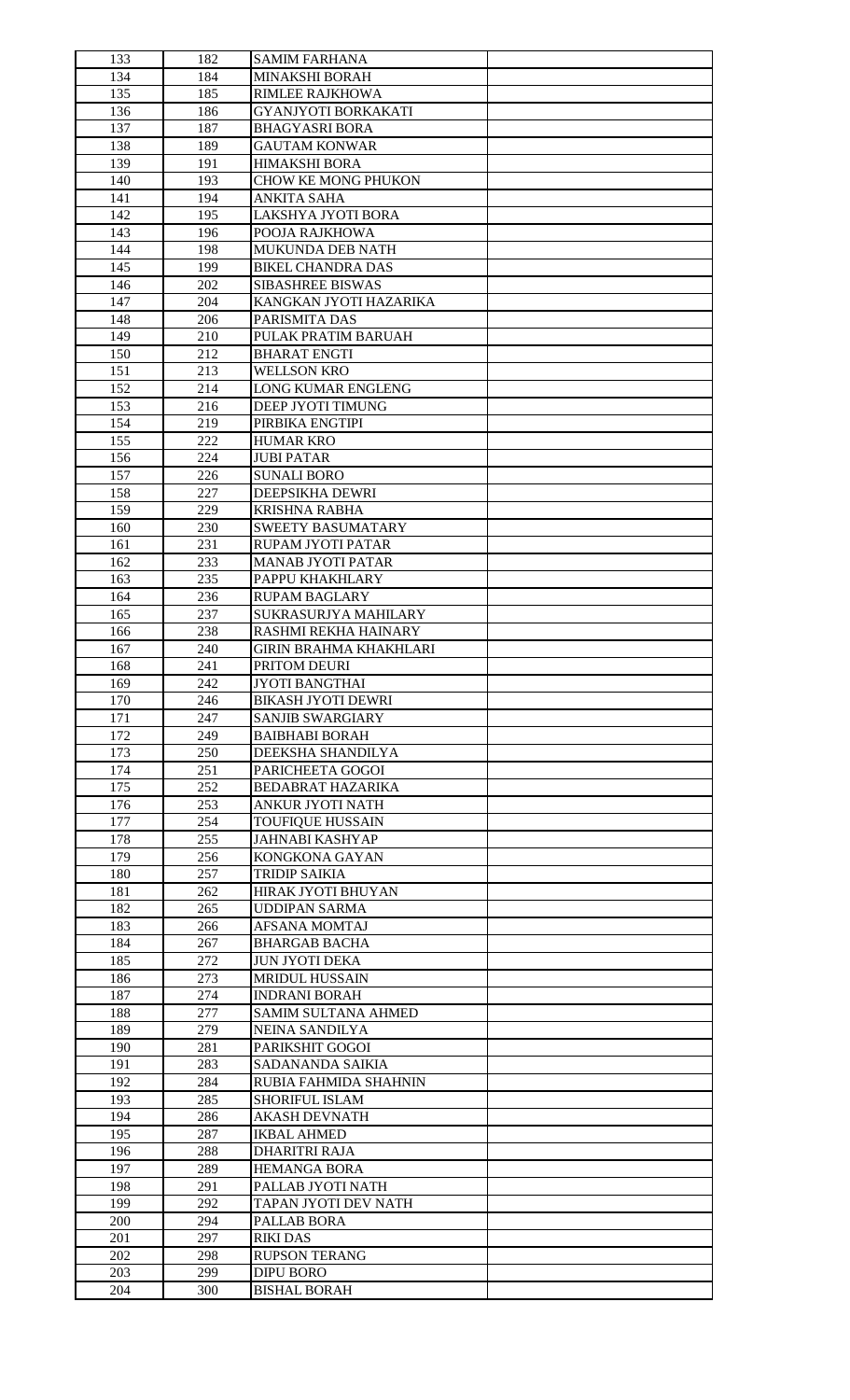| 205 | 301 | ABHINAV DASGUPTA     |  |
|-----|-----|----------------------|--|
| 206 | 303 | <b>AKASH DAS</b>     |  |
| 207 | 304 | IPARTHA PRATIM BORAH |  |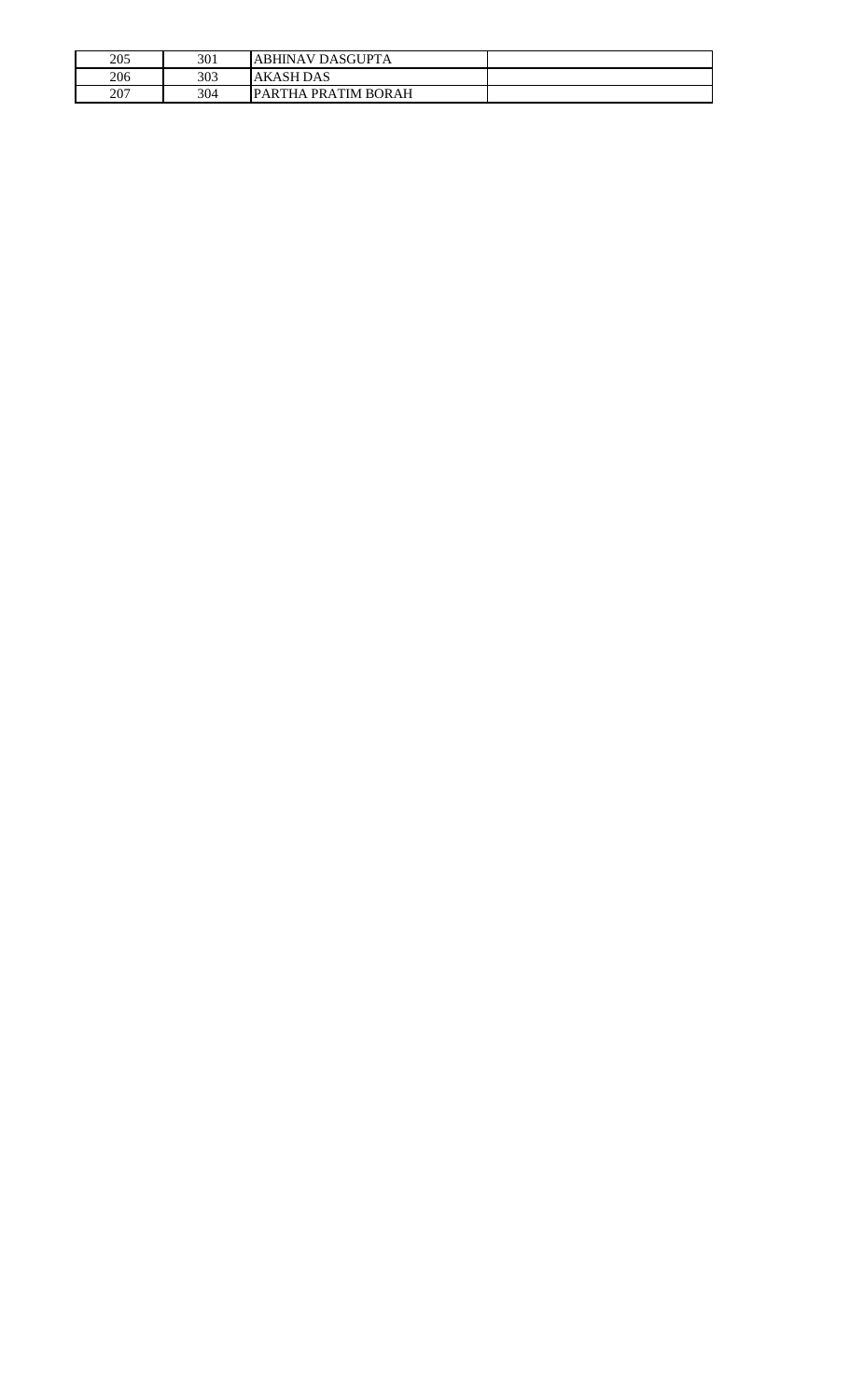## **ADP COLLEGE**

### **NAGAON, PIN-782002 (ASSAM)**

### **SHIFT WISE STUDENT LIST**

#### **FREE ADMISSION**

**STREAM: SCIENCE SHIFT: A**

**SESSION: 2016 - 2017 CLASS: TDC 1ST SEM.**

| SL <sub>NO.</sub> | <b>ROLL NO</b> | <b>NAME</b>               | <b>Original Mark Sheet, Certificate</b> |  |
|-------------------|----------------|---------------------------|-----------------------------------------|--|
|                   |                |                           | &                                       |  |
|                   |                |                           | <b>Income Certificate</b>               |  |
| 1                 | 1              | <b>BULBUL ALAM</b>        |                                         |  |
| $\overline{c}$    | 5              | DIPANKAR BORKAKATI        |                                         |  |
| 3                 | $\overline{7}$ | PRIYANKA SAIKIA           |                                         |  |
| $\overline{4}$    | 8              | <b>SAMARESH BANIK</b>     |                                         |  |
| 5                 | 11             | KANGKAN JYOTI BORA        | Document Submitted                      |  |
| 6                 | 14             | SOURAV JYOTI GOSWAMI      |                                         |  |
| 7                 | 25             | MUKBUL HUSSAIN            |                                         |  |
| 8                 | 27             | MON EM SHAHMIMA NARZIS    |                                         |  |
| 9                 | 28             | MD. MOSFIQUE ALAM         |                                         |  |
| 10                | 32             | MRIDU PRIYA CHAUHAN       |                                         |  |
| 11                | 41             | <b>GITARTHA DAS</b>       |                                         |  |
| 12                | 51             | <b>BHABAJIT BORA</b>      |                                         |  |
| 13                | 55             | <b>DIPANKAR BORA</b>      | <b>Document Submitted</b>               |  |
| 14                | 59             | <b>BIBRATA MANDAL</b>     |                                         |  |
| 15                | 60             | <b>NASRAT JAHAN</b>       |                                         |  |
| 16                | 62             | <b>TRIPTI PAUL</b>        | <b>Document Submitted</b>               |  |
| 17                | 73             | ROUHAN JAHANGIR           |                                         |  |
| 18                | 78             | FARNAS RAIHANA ZANNAT     | <b>Document Submitted</b>               |  |
| 19                | 79             | HASEN ALI                 | <b>Document Submitted</b>               |  |
| 20                | 82             | MARINA SULTANA            |                                         |  |
| 21                | 84             | <b>SAMIR AHMED</b>        |                                         |  |
| 22                | 85             | <b>AJIT BORDOLOI</b>      |                                         |  |
| 23                | 86             | <b>BANDAN BIKASH BORA</b> |                                         |  |
| 24                | 94             | <b>ARIF RABBANI</b>       |                                         |  |
| 25                | 96             | REJMINA BEGUM             |                                         |  |
| 26                | 98             | JAYLAXMI KASHYAP          |                                         |  |
| 27                | 101            | RIBBUL ISLAM              |                                         |  |
| 28                | 103            | <b>DILUTPAL BORA</b>      | <b>Document Submitted</b>               |  |
| 29                | 109            | KAUSHIK BORA              |                                         |  |
| 30                | 118            | RIZUANA FERDOS            |                                         |  |
| 31                | 119            | TOYBUR RAHMAN             |                                         |  |
| 32                | 122            | <b>JIAUR RAHMAN</b>       |                                         |  |
| 33                | 130            | <b>SADIQUE ELAHI</b>      |                                         |  |
| 34                | 132            | <b>JESMINA BEGUM</b>      |                                         |  |
| 35                | 134            | <b>SUPAL DAS</b>          |                                         |  |
| 36                | 141            | <b>NILAKSHI BORAH</b>     |                                         |  |
| 37                | 145            | KINGKINI PRIYADARSHINI    | <b>Document Submitted</b>               |  |
| 38                | 147            | <b>MADHABI ACHARJEE</b>   |                                         |  |
| 39                | 148            | <b>MEHTAZ AHMED</b>       |                                         |  |
| 40                | 150            | <b>NAYAN PALLAB BORA</b>  |                                         |  |
| 41                | 152            | NIHA DEY                  |                                         |  |
| 42                | 163            | SHEKH AFRIDI              |                                         |  |
| 43                | 164            | BITUPAN NATH              |                                         |  |
| 44                | 167            | PIJUS SAIKIA              | Document Submitted                      |  |
| 45                | 168            | SAURAV PAUL               |                                         |  |
| 46                | 170            | FARIDA BEGUM              |                                         |  |
| 47                | 176            | TARUN JYOTI BORA          |                                         |  |
| 48                | 177            | <b>BHASKAR BORAH</b>      |                                         |  |
| 49                | 180            | SAMUDRA KAJAL BORUAH      | <b>Document Submitted</b>               |  |
| 50                | 183            | DEEP JYOTI NATH           |                                         |  |
| 51                | 188            | DIPIKA BORAH              |                                         |  |
| 52                | 190            | CHAYANIKA KASHYAP         |                                         |  |
| 53                | 192            | <b>SEEMA SAIKIA</b>       |                                         |  |
| 54                | 197            | <b>BINOY BORUAH</b>       |                                         |  |
| 55                | 200            | SUSMITA CHOWDHURY         |                                         |  |
| 56                | 201            | ROHIT DAS                 |                                         |  |
| 57                | 203            | DEEP JYOTI DAS            | Document Submitted                      |  |
|                   |                |                           |                                         |  |